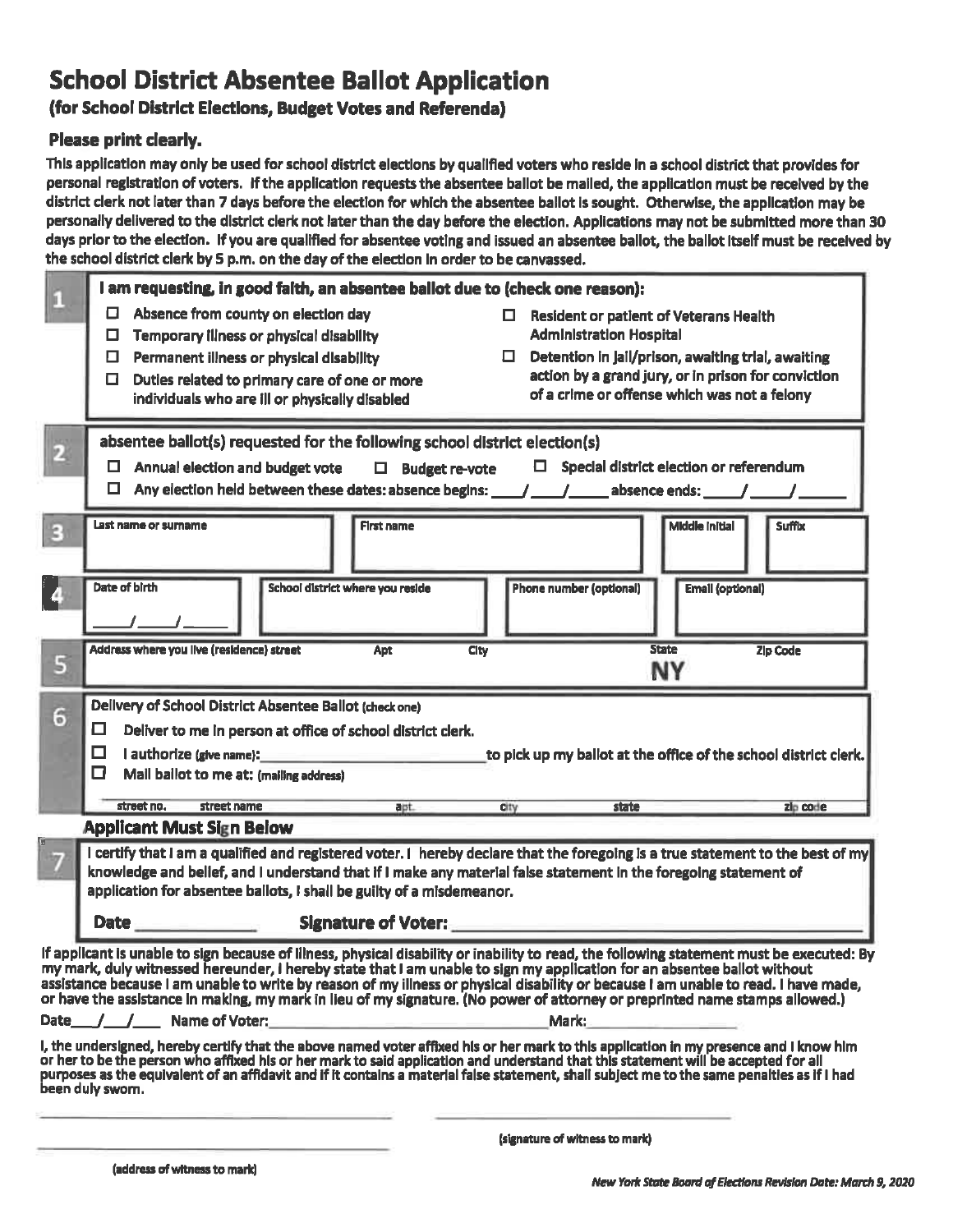# **Instructions**

## Who may use this application for a school district absentee ballot?

You may use this application if you are a qualified voter who resides In a school district that provides for personal registration of voters. You may only apply for an absentee ballot on your own behalf.

If you are unsure whether your district provides for personal registration, please contact your district clerk. If you reside in a district that does not provide for personal registration, you may contact your school district to apply for an absentee ballot.

Please note, residents of city school districts of cities with one hundred twenty-five thousand Inhabitants or more are not eligible to use this form.

#### Who Is a qualified voter?

You are qualified to vote in your school district if you are:

- . a citizen of the United States;
- . at least 18 years of age;and
- . a resident of the school district for a period of at least 30 days preceding the meeting or election at which you seek to vote.

No person shall have the right to register for or vote at any school meeting or election who would not be qualified to register for or vote at an election in accordance with the provisions of Election Law S5-106.

#### Information for military voters:

Do not use this application if you are:

- \* a qualified voter who will be absent from your school district on the day of the election as a result of actual military service;
- . a qualified voter who has been discharged from actual military service within 30 days of the election in which you seek to vote; or
- . the spouse, parent, child, or dependent of a military voter as set forth above who is accompanying such military voter and who is qualified to vote In the same school district as the military voter.

If you meet any of the above criteria, you are entitled to special provisions if you apply for a military ballot. Please contact your school district to receive the appropriate application form.

## Information for voters with an Illness or disability:

If you check the box indicating your illness or disability Is permanent, and you are Identified as a permanently disabled voter by the county board of elections, once your application Is approved you will automatically receive a ballot for each school district election In which you are eligible to vote, without having to apply again. You may sign the absentee ballot application yourself, or you may make your mark and have your mark witnessed in the spaces provided on the bottom of the application. Please note that a power of attorney or printed name stamp Is not allowed for any voting purpose.

## Where and when to return this application:

If you request that the absentee ballot be mailed to you, your application must be received by the district clerk for your school district no later than 7 days before the election for which you seek an absentee ballot. Otherwise, you may personally deliver your application to the district clerk no later